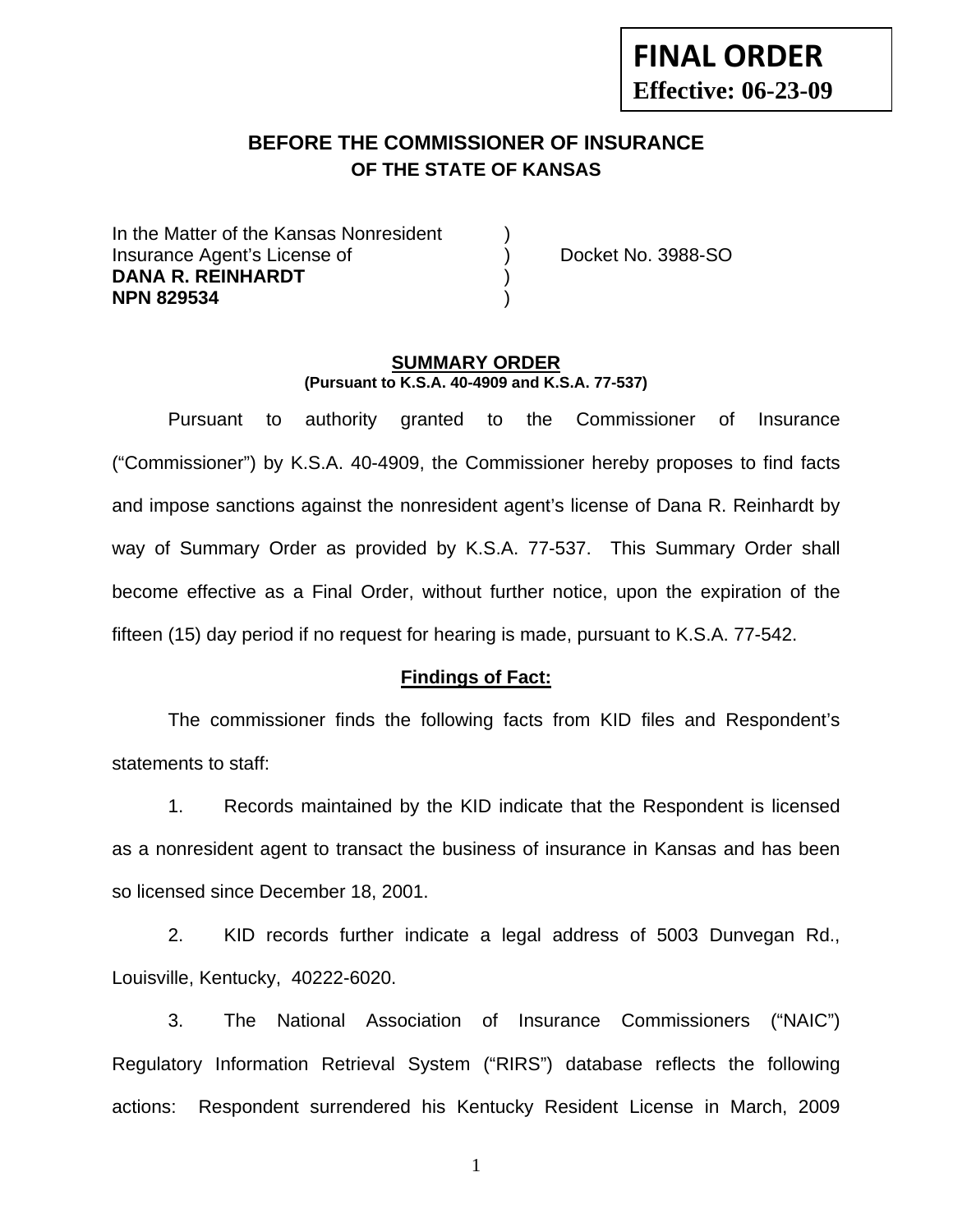because of a federal indictment on charges of conspiracy fraud. Respondent has not reported the surrender to KID.

#### **Applicable Law**

4. K.S.A. 40-4909(a) provides, in relevant part:

The commissioner may deny, suspend, revoke or refuse renewal of any license issued under this act if the commissioner finds that the applicant or license holder has:

> (9) Had an insurance agent license, or its equivalent, denied, suspended or revoked in any other state, district or territory.

 5. The Commissioner may revoke any license issued under the Insurance Agents Licensing Act if the Commissioner finds that the interests of the insurer or the insurable interests of the public are not properly served under such license. K.S.A. 40- 4909(b).

 6. Each person licensed in Kansas shall report "[E]ach disciplinary action on the agent's license" by any state within thirty (30) days of the occurrence.

K.A.R. 40-7-9(a).

#### **Conclusions of Law**

 7. The Commissioner has jurisdiction over Respondent as well as the subject matter of this proceeding, and such proceeding is held in the public interest. The Commissioner finds, based on the facts contained in paragraph 3 that Respondent has had his resident license revoked and did not report the same to KID in a timely manner.

 8. Based on the Respondent's conduct, the Commissioner concludes that sufficient grounds exist for the revocation of Respondent's insurance agent's license

2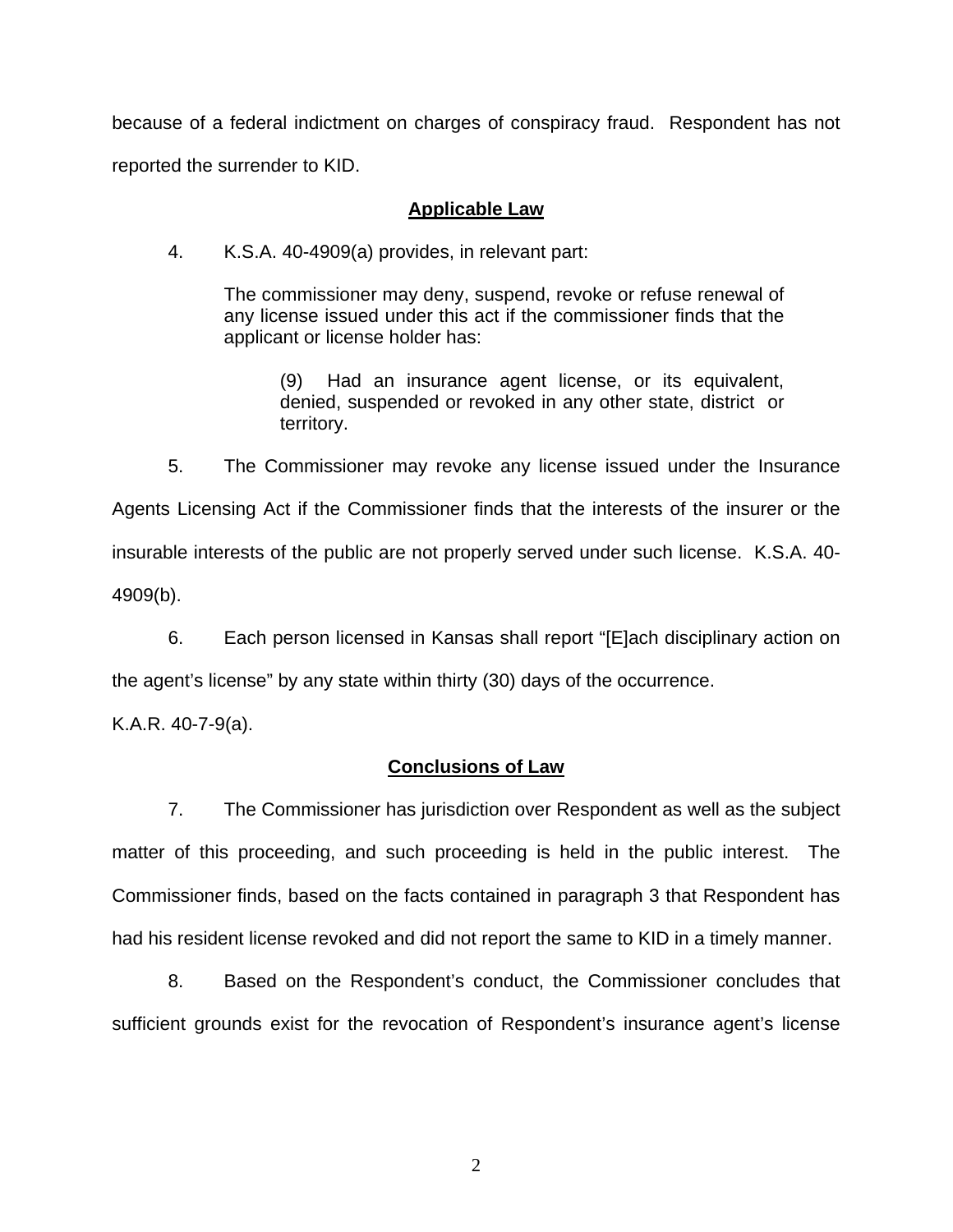pursuant to K.S.A. 40-4909(b) because such license is not properly serving the interests of the insurer and the insurable interests of the public.

 9. Based on the facts and circumstances set forth herein, it appears that the use of summary proceedings in this matter is appropriate, in accordance with the provisions set forth in K.S.A. 77-537(a), in that the use of summary proceedings does not violate any provision of the law and the protection of the public interest does not require the KID to give notice and opportunity to participate to persons other than Dana R. Reinhardt.

**IT IS THEREFORE ORDERED BY THE COMMISSIONER OF INSURANCE THAT** the Kansas nonresident insurance agent's license of Dana R. Reinhardt is hereby **REVOKED. It is further ordered,** that Dana R. Reinhardt shall **CEASE and DESIST** from the sale, solicitation, or negotiation of insurance and/or receiving compensation deriving from the sale, solicitation, or negotiation of insurance conducted after the effective date of this order.

#### **NOTICE OF RIGHTS**

(Pursuant to K.S.A. 77-542)

Dana R. Reinhardt is entitled to a hearing pursuant to K.S.A. 77-537 and K.S.A. 77-542, the Kansas Administrative Procedure Act. If Respondent desires a hearing, he must file a written request for a hearing with:

 John W. Campbell, General Counsel Kansas Insurance Department 420 S.W. 9<sup>th</sup> Street Topeka, Kansas 66612

This request must be filed within fifteen (15) days from the date of service of this Order. If Respondent requests a hearing, the Kansas Insurance Department will notify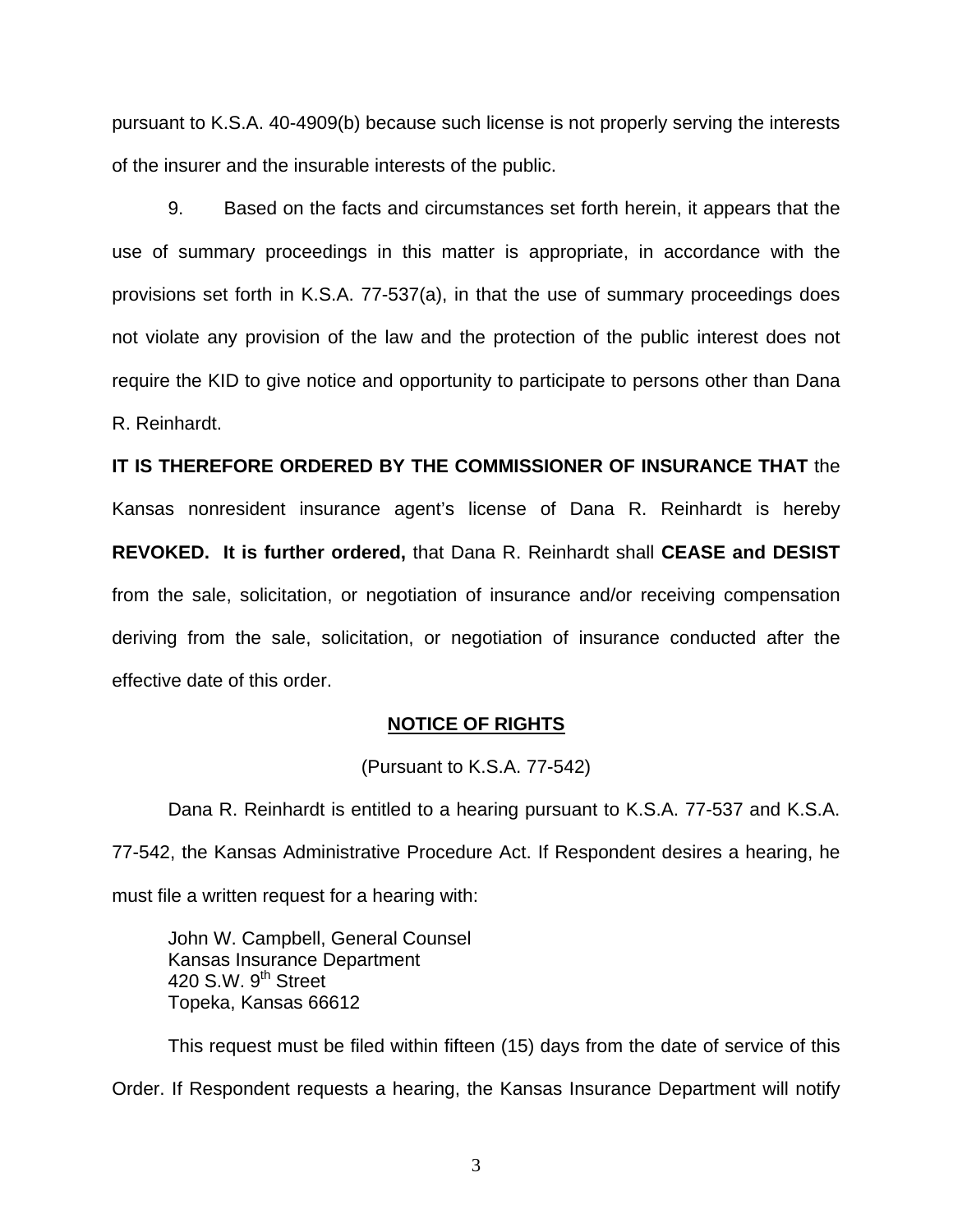him of the time and place of the hearing and information on procedures, right of representation, and other rights of parties relating to the conduct of the hearing, before commencement of the same.

If a hearing is not requested in the time and manner stated above, this Summary Order shall become effective as a Final Order upon the expiration of time for requesting a hearing, pursuant to K.S.A. 77-613. In the event Respondent files a Petition for Judicial Review, pursuant to K.S.A. §77-613(e), the agency officer to be served on behalf of the Kansas Insurance Department is:

 John W. Campbell, General Counsel Kansas Insurance Department 420 S.W. 9<sup>th</sup> Street Topeka, Kansas 66612

IT IS SO ORDERED THIS 3rd DAY OF JUNE, 2009, IN THE CITY OF **TOPEKA, COUNTY OF SHAWNEE, STATE OF KANSAS.** 



\_/s/ Sandy Praeger\_\_\_\_\_\_\_\_\_\_\_\_\_\_\_\_

Commissioner of Insurance

\_/s/ John W. Campbell\_\_\_\_\_\_\_\_\_\_\_\_\_

John W. Campbell

General Counsel